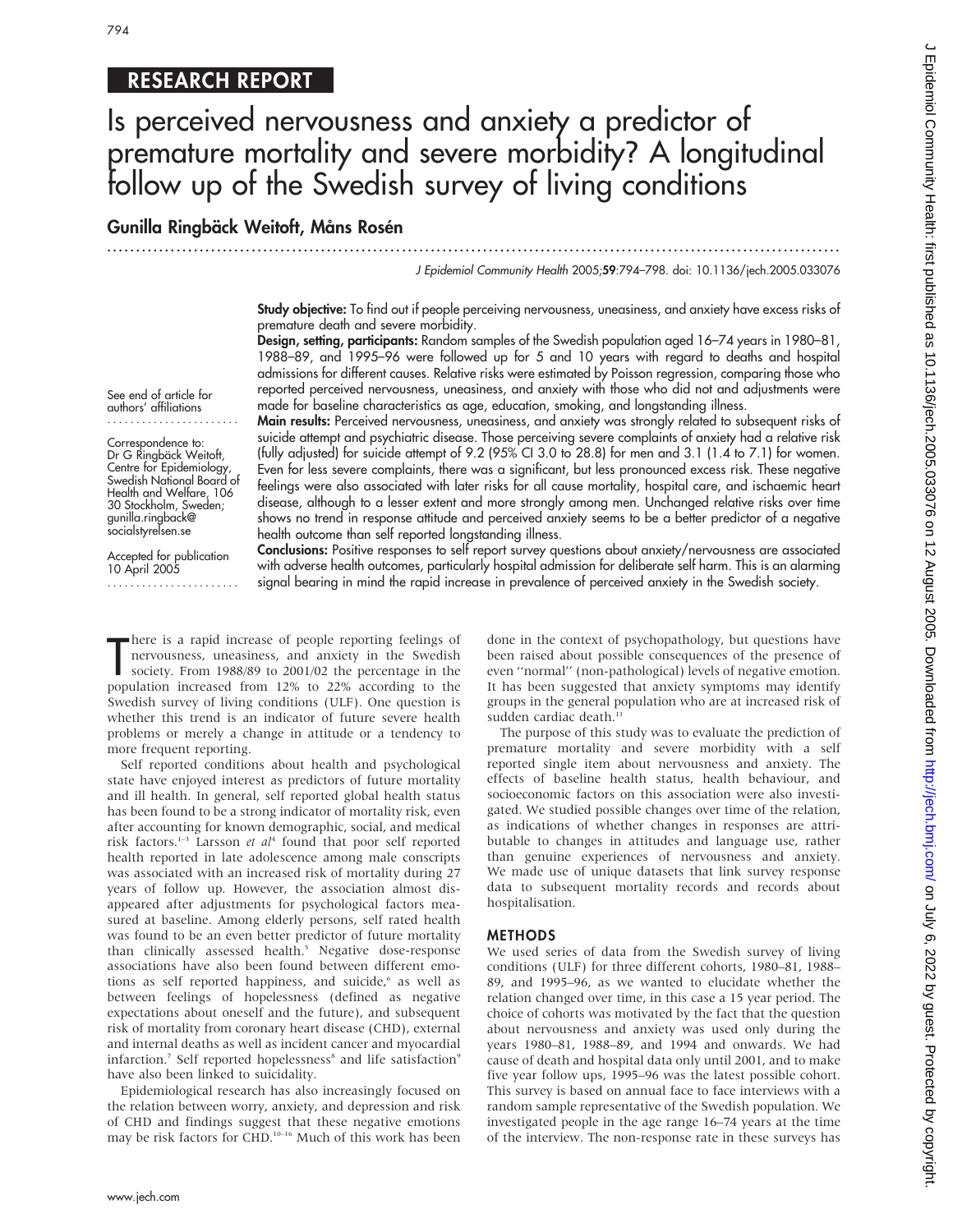Table 1 Nervousness, uneasiness, and anxiety among men and women in three different cohorts over time

|                      |       | Cohort 1980-1981 |        | Cohort 1988-1989 |        | Cohort 1995-96 |        | All cohorts   |        |
|----------------------|-------|------------------|--------|------------------|--------|----------------|--------|---------------|--------|
|                      |       | <b>Number</b>    | (%)    | Number           |        | <b>Number</b>  | (%)    | <b>Number</b> | (%)    |
| No reported problems | Men   | 5598             | (91.0) | 5189             | (92.9) | 4700           | (87.9) | 15 487        | (90.7) |
|                      | Women | 5135             | (81.4) | 4846             | (85.5) | 4400           | (80.8) | 14 38 1       | (82.5) |
| Light problems       | Men   | 440              | (7.2)  | 298              | (5.3)  | 518            | (9.7)  | 1256          | (7.4)  |
|                      | Women | 938              | (14.9) | 642              | (11.3) | 830            | (15.2) | 2410          | (13.8) |
| Severe problems      | Men   | 111              | (1.8)  | 99               | (1.8)  | 131            | (2.5)  | 341           | (2.0)  |
|                      | Women | 235              | (3.7)  | 183              | (3.2)  | 218            | (4.0)  | 636           | (3.6)  |

increased over time from 13.7% in 1980 to 21.3% in 1996 (the non-response rates were 13.5% 1981, 20.4% 1988, 20.7% 1989, and 19.6% 1995).<sup>17</sup>

We studied mortality and severe morbidity generally over five year follow up periods starting the year after interview, using data from the National Cause of Death Register and the Swedish Hospital Patient Register, respectively—that is, conditions requiring either hospital care or causing death. Ten year follow ups were also performed. The Hospital Patient Register contains data about all discharges from Swedish hospitals (overnight patients). Diagnoses from the hospital records are mainly based on the judgement of the doctor—standard diagnostic assessments are rarely used. Death was followed up for all the three cohorts (1980–81, 1988–89, 1995–96) while inpatient data were available only from 1987 and hence possible to follow up only for the two latter cohorts. We studied total mortality; all inpatient care (all causes except for maternity care ICD9 630-679, ICD10 O00-O99); psychiatric diseases (ICD9 290-319), except for diagnoses indicating addiction (291, 292, 303–305.0) or (ICD10 F00-F99) except for (F10-F16), and suicide attempt (ICD9 E950-E959, E980-E989) or (ICD10 X60-X84, Y10-Y34). Ischaemic heart disease (IHD) (ICD9 410-414) or (ICD10 I20- I25) incorporated either death or hospital admission or both.

Mortality and morbidity rates during the follow up periods were analysed in relation to self rated nervousness, uneasiness, and anxiety at the time of the interview. Self perceived anxiety was assessed from answers to the question; ''Do you possibly have any of these; inconvenience with nervousness, uneasiness and anxiety? The wording of the question remained identical in all the surveys. The response options were: ''Yes, severe problems; yes, light problems; no''. Respondents answering no problems made up the reference group.

Mortality and morbidity risks, indicated by records of hospital discharges, were analysed with person months at risk used as a basis for assessment. For assessment of mortality we calculated the number of months that participants were alive during follow up; and, for other outcomes based on hospital data, the months until the first relevant admission or death during the five year follow up period respectively. We used the primary diagnosis at first discharge and underlying cause of deaths as outcomes. Relative risks (RRs) with 95% confidence intervals (CIs) were used as estimates of effects. Multivariate analyses were done with Poisson regression (SAS, version 8).

In the multivariate analyses we tried to estimate the independent effect of nervousness and anxiety by adjusting for possible confounders obtained from the survey at baseline. The following variables, presumed to be important for the relations, were associated with anxiety at baseline and classified as stated in parentheses: age (a continuous variable), smoking (yes/no), limiting longstanding illness (different classification for different outcomes: yes/no alternatives in analyses of total mortality and any inpatient care; IHD/diabetes/other diagnoses/no disease in analyses of IHD; psychiatric diagnosis/other diagnoses/no disease in analyses of psychiatric disease and suicide/suicide attempt), education (compulsory school or less/high school less than three years/ high school three years/post-high school education), and cohort belongings (1980–81/1988–89/1995–96). Health status variables at baseline were used to control for reverse causation—to avoid that we are measuring effects of impaired health status on worry, rather than the opposite. However, when investigating associations with suicide attempt psychiatric illness may lie on the causal pathway rather than acting as a confounder and adjustments may thus lead to underestimation of the relation.

We also assessed the association within different subgroups classified according to education, longstanding illness, and smoking.

#### RESULTS

We studied 34 511 men and women (17 084 men and 17 427 women) aged 16–74 years at the time of the interview (12 457 for the years 1980–81, 11 257 1988–89, and 10 797 1995–96).

Mean age was 42.3 for men and 43.0 for women (not shown in table). Almost twice as many women as men reported problems with nervousness, uneasiness, and anxiety. Some 3.6% among the women reported severe problems, compared with 2.0% among the men. It was found that 13.8% among the women reported light problems, while the corresponding percentage among men was 7.4 (table 1, all cohorts taken together). Both light and severe problems seem to be most common during the last period studied (1995–96), and generally least common during the second period (1988– 89) (table 1).

A total of 1025 persons died during the five year follow up period (all cohorts taken together). People who reported severe problems of nervousness, uneasiness, and anxiety suffered from about twofold to threefold increased risks of death during the three time periods after adjustments for age and sex (table 2). Those reporting lighter problems had less increased risks. Adjusting for smoking, longstanding limiting illness, and education resulted in attenuation of the increased risks. Judging from the point estimates for severe problems (fully adjusted RRs for cohort  $1980-81 = 1.7$ ,  $1988-89 = 2.3$ , and  $1995-96 = 1.8$ ) a slight increase of the relative risks occurred over time, at least between period one and period two. However, we could not exclude that the effect modification of time was random (p values for comparisons between the first and second cohort  $= 0.2711$ , the first and third =  $0.8028$ , and the second and third =  $0.4923$ , p values are not shown in table). Fully adjusted RRs for inpatient care were also significantly increased during both periods studied (1988–89 and 1995–96), with a higher point estimate for severe problems during the last period  $(RR = 1.3)$ and 1.6 respectively, p value for comparison between cohorts = 0.0472). More pronounced increased risks were found for hospital care for psychiatric disease—almost 11 fold (1988–89) and eightfold increased risks (1995–96)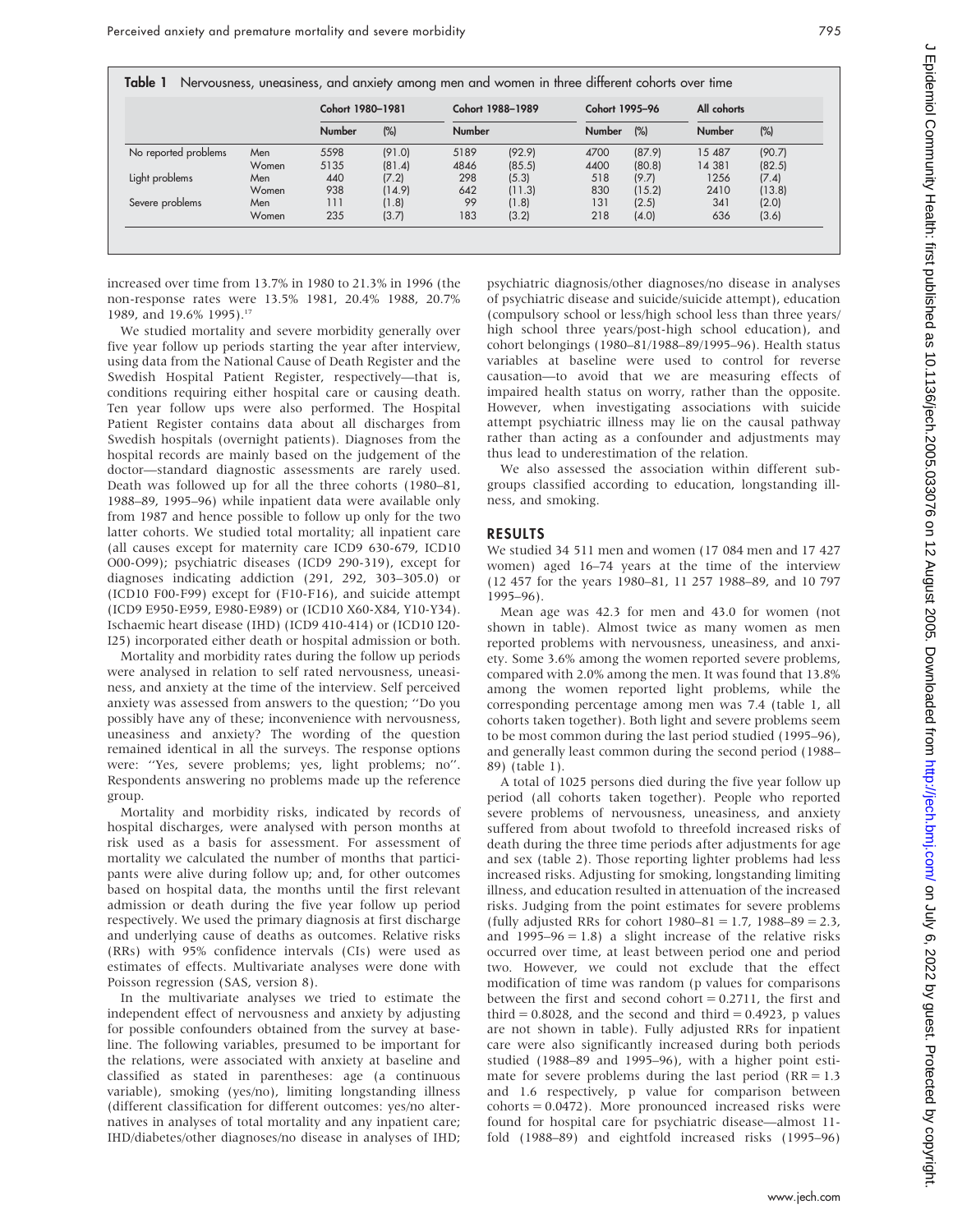Table 2 Multivariate models for mortality and inpatient care: five year follow ups of people reporting light or severe problems of nervousness, uneasiness and anxiety 1980–81, 1988–89, and 1995–96

|                        |                                          | 1980-81                   |                    |                          | 1988-89       |                                     |                    | 1995-96                   |                                                         |                            |
|------------------------|------------------------------------------|---------------------------|--------------------|--------------------------|---------------|-------------------------------------|--------------------|---------------------------|---------------------------------------------------------|----------------------------|
|                        | Reported<br>problem<br>worry,<br>anxiety | <b>Number</b><br>of cases | <b>RR (95% CI</b>  |                          |               | RR (95% CI)                         |                    |                           | RR (95% CI)                                             |                            |
| Outcome                |                                          |                           | Model 1            | Model 2                  | <b>Number</b> | of cases Model 1                    | Model 2            | <b>Number</b><br>of cases | Model 1                                                 | Model 2                    |
| All cause<br>mortality | <b>No</b>                                | 327                       | (Ref)              | (Ref)                    | 271           | (Ref)                               | (Ref)              | 188                       | (Ref)                                                   | (Ref)                      |
|                        | Yes, light                               | 79                        | $1.6$ (1.2 to 2.0) | $1.4$ (1.1 to 2.8)       | 41            | $1.5(1.1 \text{ to } 2.1)$          | $1.2$ (0.9 to 1.7) | 49                        | $1.9(1.4 \text{ to } 2.6)$                              | $1.6$ (1.2 to 2.3)         |
|                        | Yes, severe                              | 25                        | $2.2$ (1.5 to 3.4) | $1.7$ (1.1 to 2.5)       | 30            | $3.1$ (2.1 to 4.6)                  | $2.3$ (1.6 to 3.3) | 15                        | $2.4$ (1.4 to 4.1)                                      | $1.8(1.1 \text{ to } 1.3)$ |
| Inpatient care:*       |                                          |                           |                    |                          |               |                                     |                    |                           |                                                         |                            |
| $All-except for$       | N <sub>o</sub>                           |                           |                    |                          | 2928          | (Ref)                               | (Ref)              | 2301                      | (Ref)                                                   | (Ref)                      |
| maternity care         | Yes, light                               | $\qquad \qquad -$         |                    |                          | 357           | $1.2$ (1.1 to 1.3)                  | $1.0$ (0.9 to 1.2) | 449                       | $1.4$ (1.2 to 1.5)                                      | $1.2$ (1.1 to 1.3)         |
|                        | Yes, severe                              | $\qquad \qquad -$         |                    |                          | 140           | $1.8(1.5 \text{ to } 2.1)$          | $1.3$ (1.1 to 1.6) | 154                       | $2.0$ (1.7 to 2.4)                                      | $1.6$ (1.4 to 1.9)         |
| Psychiatric<br>disease | N <sub>o</sub>                           |                           |                    | $\overline{\phantom{0}}$ | 102           | (Ref)                               | (Ref)              | 96                        | (Ref)                                                   | (Ref.)                     |
|                        | Yes, light                               | $\qquad \qquad -$         |                    | $\overline{\phantom{0}}$ | 44            | 4.6 $(3.2 \text{ to } 6.5)$         | $3.3$ (2.3 to 4.8) | 36                        | 2.6 $(1.8 \text{ to } 3.8)$ 2.0 $(1.4 \text{ to } 3.0)$ |                            |
|                        | Yes, severe                              | $\overline{\phantom{a}}$  |                    | $\overline{\phantom{0}}$ | 29            | 10.8 (7.1 to 16.4) 4.1 (2.5 to 6.6) |                    | 27                        | 7.6 (5.0 to 11.7) 3.3 (2.1 to 5.4)                      |                            |

Model 1 Adjusted tor age and sex. Model 2 Adjusted tor age, sex, longstanding limiting illness, and education. For total mortality and all inpatient care adjustments are made also tor<br>smoking. Longstanding illness is class were not available for the first period.

among those with severe problems, after adjustments for age and sex (table 2). After further adjustments for longstanding limiting illness and education, the increased risks for psychiatric disease were attenuated substantially. Light problems implied considerable less pronounced risk increases. There was no significant difference in risk increase between the cohorts—neither among those with light problems  $(0 = 0.627)$  nor among those with severe problems  $(p = 0.4926,$  fully adjusted model).

Age adjusted RRs for hospital care for suicide attempt were strongly increased, especially for men (RR for men 12.7 (95% CI 5.1 to 31.3)). Women had a ninefold increased risk (9.1 (4.7 to 17.5)) (table 3). For both men and women lighter problems implied a threefold risk increase. Adjustments for limiting longstanding illness greatly attenuated the risk increase among women ( $RR = 3.4$  (1.5 to 7.7)), and less for men (RR =  $9.2$  (3.0 to 28.6)). Educational level, though, only had a minor impact on the relation between reported nervousness/anxiety and suicide attempt, among both men and women.

Men who reported light or severe problems with nervousness and anxiety had, by contrast with women, increased risk for IHD (table 3). Age adjusted RR for men was 1.8 (1.4 to 2.3) and for women 1.3 (0.9 to 1.7) (light and severe problems taken together). Smoking and education did hardly seem to attenuate the risk increase among men, however longstanding illness did. After adjustments for all background variables taken together a significant risk increase remained unaccounted for among men (RR = 1.5 (1.1 to 1.9)).

Five and 10 year follow ups respectively showed generally minor attenuation of risk increases over time for total mortality and all inpatient care taken together (table 4). However, with regard to suicide attempt the relation seemed to become even stronger over time, both for men and women and among those with light as well as severe problems. In addition to age, relative risks were adjusted for smoking, education, and longstanding illness and the relation between these variables and the different outcomes are also shown in the table, expressed as relative risks, and adjusted for all the other variables in the table. Thus, we get a hint of the relative "predictive power" of different risk factors. For men, severe problems with nervousness/anxiety, seemed to be a stronger risk factor for all cause mortality risk in a five or 10 year perspective than smoking and longstanding illness. With regard to suicide attempt among men, nervousness and anxiety seemed to be the utmost strongest risk factor, and increasing with time of follow up, with a 15-fold risk increase during the 10 year follow up.

Table 3 Five year follow up of suicide attempt and death or care for ischaemic heart disease (IHD) among men and women reporting light or severe problems of nervousness, uneasiness, and anxiety 1980–81, 1988–89 and 1995–96 (the cohorts taken together) in multivariate models

|                        |       |                          |                 |                           | <b>RR</b>                  | <b>RR</b>                  | <b>RR</b>                     | <b>RR</b>          | <b>RR</b>                   |  |  |
|------------------------|-------|--------------------------|-----------------|---------------------------|----------------------------|----------------------------|-------------------------------|--------------------|-----------------------------|--|--|
|                        |       | Reported<br>problem with |                 |                           | Model adjustments:*        |                            |                               |                    |                             |  |  |
| Hospital care or death |       | worries,<br>anxiety      | Person<br>years | <b>Number</b><br>of cases | Age                        | Age, smoking               | Age, longstanding<br>illness† | Age, education     | All factors                 |  |  |
| Suicide attempt        | Men   | <b>No</b>                | 48624           | 24                        | (Ref)                      | Not relevant               | (Ref)                         | (Ref)              | (Ref)                       |  |  |
|                        |       | Yes, light               | 3953            | 6                         | $3.3(1.3 \text{ to } 8.1)$ |                            | $3.0$ (1.2 to 7.6)            | $3.3$ (1.3 to 8.1) | $3.1$ (1.2 to 7.7)          |  |  |
|                        |       | Yes, severe              | 1065            | 6                         | $12.7$ (5.1 to 31.3)       |                            | $9.2$ (3.0 to 28.6)           | 12.4 (5.0 to 30.7) | 9.2 (3.0 to 28.8)           |  |  |
|                        | Women | No                       | 45826           | 37                        | (Ref)                      | Not relevant               | (Ref)                         | (Ref)              | (Ref)                       |  |  |
|                        |       | Yes, light               | 7209            | 16                        | $3.1$ (1.7 to 5.6)         |                            | $2.2$ (1.2 to 4.2)            | $2.9$ (1.6 to 5.3) | $2.1$ (1.1 to 4.0)          |  |  |
|                        |       | Yes, severe              | 1927            | 12                        | $9.1$ (4.7 to 17.5)        |                            | $3.4$ (1.5 to 7.7)            | 8.2 (4.2 to 15.9)  | $3.1$ (1.3 to $7.1$ )       |  |  |
| <b>IHD</b>             | Men   | <b>No</b>                | 48029           | 355                       | (Ref)                      | (Ref)                      | (Ref)                         | (Ref)              | (Ref)                       |  |  |
|                        |       | Yes, light or<br>severe  | 4906            | 62                        | $1.8$ (1.4 to 2.5)         | $1.7(1.3 \text{ to } 2.3)$ | $1.5(1.2 \text{ to } 2.0)$    | $1.8$ (1.3 to 2.3) | $1.5(1.1 \text{ to } 1.9)$  |  |  |
|                        | Women | <b>No</b>                | 45624           | 152                       | (Ref)                      | (Ref)                      | (Ref)                         | (Ref)              | (Ref)                       |  |  |
|                        |       | Yes, light or<br>severe  | 9128            | 52                        | $1.3$ (0.9 to 1.7)         | $1.2$ (0.9 to 1.7)         | $1.0$ (0.8 to 1.4)            | $1.3$ (0.9 to 1.7) | 1.1 $(0.7 \text{ to } 1.4)$ |  |  |

\*All models are adjusted for cohort belongings. In analyses of suicide attempt the adjustment variable longstanding illness is classified as; psychiatric diagnosis/other diagnoses/no disease and in analyses of IHD-IHD/diabetes/IHD and diabetes/other diagnoses/no disease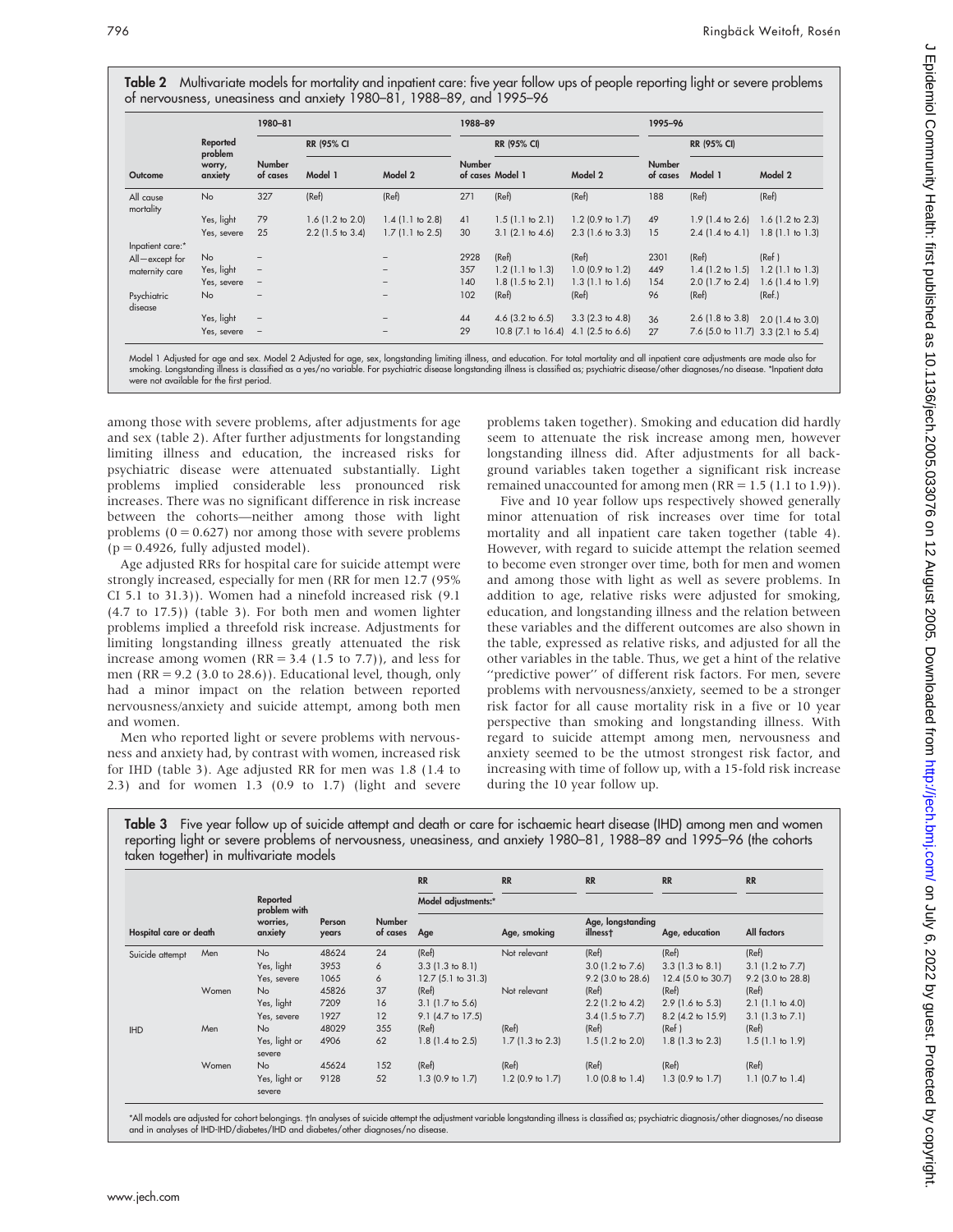Table 4 Influence of different risk factors: multivariate models with 5 and 10 year follow ups of death and hospital care for men and women reporting nervousness, uneasiness, anxiety, and other risk factors

| Adjustments for age, cohort,<br>and all other variables |                     | <b>Total mortality</b>     |                            | All inpatient care         |                                      | Suicide attempt       |                                      |  |
|---------------------------------------------------------|---------------------|----------------------------|----------------------------|----------------------------|--------------------------------------|-----------------------|--------------------------------------|--|
|                                                         |                     | 5 year follow up*          | 10 year follow upt         |                            | 5 year follow up‡ 10 year follow up§ |                       | 5 year follow upt 10 year follow ups |  |
| Men                                                     | Nervousness,        |                            |                            |                            |                                      |                       |                                      |  |
|                                                         | uneasiness, anxiety |                            |                            |                            |                                      |                       |                                      |  |
|                                                         | light               | $1.6$ (1.2 to 2.0)         | $1.4$ (1.2 to 1.7)         | $1.2$ (1.1 to 1.4)         | $1.1$ (0.9 to 1.3)                   | $3.1$ (1.2 to 7.7)    | $3.8$ (1.3 to 11.5)                  |  |
|                                                         | severe              | $2.4$ (1.7 to 3.3)         | $2.0$ (1.5 to 2.7)         | $1.8(1.5 \text{ to } 2.2)$ | $2.0$ (1.6 to $2.5$ )                | $9.2$ (3.0 to 28.8)   | 15.3 (4.2 to 55.5)                   |  |
|                                                         | Current smoker      | $1.9(1.6 \text{ to } 2.2)$ | $1.7(1.5 \text{ to } 2.0)$ | $1.2$ (1.1 to 1.3)         | $1.2$ (1.1 to 1.3)                   | Not relevant          | Not relevant                         |  |
|                                                         | <b>Education</b>    | $1.2$ (1.0 to 1.6)         | $1.2$ (1.0 to 1.4)         | $1.3(1.2 \text{ to } 1.4)$ | $1.2$ (1.1 to 1.4)                   | $2.4$ (0.9 to 6.6)    | $1.3$ (0.5 to 3.4)                   |  |
|                                                         | Longstanding        | $1.9(1.6 \text{ to } 2.3)$ | $1.7$ (1.5 to 2.0)         | $1.8(1.6 \text{ to } 1.9)$ | $1.6$ (1.5 to 1.8)                   | $2.0$ (0.5 to 7.8)    | $1.3$ (0.2 to 6.5)                   |  |
|                                                         | illness**           |                            |                            |                            |                                      |                       |                                      |  |
| Women                                                   | Worry, anxiety      |                            |                            |                            |                                      |                       |                                      |  |
|                                                         | light               | $1.2$ (1.0 to 1.6)         | $1.1$ (0.9 to 1.3)         | $1.1$ (1.0 to 1.2)         | $1.0$ (0.9 to 1.2)                   | $2.1$ (1.1 to 4.0)    | $3.4$ (1.6 to 7.2)                   |  |
|                                                         | severe              | $1.5(1.0 \text{ to } 2.2)$ | $1.5$ (1.1 to 1.9)         | $1.4$ (1.2 to 1.6)         | 1.1 $(0.9 \text{ to } 1.3)$          | $3.1$ (1.3 to $7.1$ ) | 4.3 (1.5 to 12.2)                    |  |
|                                                         | Current smoker      | $1.9(1.5 \text{ to } 2.4)$ | $1.7$ (1.4 to 2.0)         | $1.2$ (1.1 to 1.3)         | $1.3$ (1.2 to 1.4)                   | Not relevant          | Not relevant                         |  |
|                                                         | Education¶          | $1.5(1.0 \text{ to } 2.3)$ | $1.5$ (1.1 to 2.1)         | $1.2$ (1.1 to 1.3)         | $1.2$ (1.1 to 1.3)                   | $2.4$ (1.1 to 5.3)    | $1.9$ (0.8 to 4.7)                   |  |
|                                                         | Longstanding        | $2.0$ (1.6 to 2.6)         | $1.7(1.5 \text{ to } 2.1)$ | $1.8$ (1.7 to 2.0)         | $1.7(1.6 \text{ to } 1.9)$           | 8.4 (3.6 to 19.6)     | 5.8 (2.0 to 16.5)                    |  |
|                                                         | illness**           |                            |                            |                            |                                      |                       |                                      |  |

The reference groups consist of unexposed to a risk factor. \*Follow up of cohorts 1980–81, 1988–89, 1995–96. †Follow up of cohorts 1980–81, 1988–89.<br>‡Follow up of cohorts 1988–89, 1995–96. §Follow up of cohort 1988–89. ¶Re \*\*In analyses of suicide and suicide attempt longstanding illness refers only to those with a psychiatric illness compared with those with no disease.

For women, on the other hand, longstanding limiting illness (note: different definitions for different outcomes) seemed to be a more important risk factor for suicide attempt, all cause mortality, and inpatient care than self reported negative emotions. Among women, smoking also showed a generally stronger relation to all cause mortality and inpatient care than did nervousness/anxiety (table 4).

Analyses were also done to assess whether the relation between self reported nervousness, uneasiness, anxiety, and all inpatient care as well as suicide attempt varied by educational level, longstanding limiting illness, and smoking habits (not shown in table). The effects were similar among both high and low educated, as well as among those with and without longstanding limiting illness. We found a significantly stronger relation between anxiety and inpatient care among non-smoking women, than among smoking women.

#### **DISCUSSION**

In this study, a simple question about feelings of nervousness, uneasiness, and anxiety was strongly related to subsequent risks of suicide attempt and psychiatric disease during the following five or 10 years. These negative feelings also seemed to be associated with later risks for all cause mortality, inpatient care, and IHD, although to a lesser extent. The presence of nervous symptoms seemed to be a stronger risk indicator for all cause mortality, hospital care, and suicide attempt than prevalence of longstanding illness, smoking, and low educational achievement.

There seems to be an explicit sex difference—the associations were much stronger among men. For instance, while relative risk for IHD was significantly increased among men, we found no association among women, and much weaker relations among women for outcomes such as total mortality, suicide, and inpatient care. The results from our follow up

#### Policy implications

- Health personnel should pay attention to patient anxiety in their diagnostic procedures, especially among men.
- The rapid increase in prevalence of perceived anxiety in Sweden may be an alarm signal that society should take seriously.

study may provide a community based perspective of nervousness/anxiety as distal and vulnerability risk factors in suicide behaviour and with regard to mortality and severe morbidity.

Overall, self reported conditions about health and psychological state have been found to be strong predictors of risk of mortality and ill health (physical as well as mental). Different emotions as self reported hopelessness and life dissatisfaction were found to have long term effects on the risk of suicide.<sup>8</sup> 9 It was maintained by the authors that life dissatisfaction might be an early sign on future mental problems and the assessment of life satisfaction could, in part promote the early identification of depressive persons who have not necessarily been in reach of psychiatric evaluation.

Self reported phobic anxiety (both pathological and not) has been found to be predictive of subsequent cardiovascular disease mortality in men<sup>10 12</sup> and a number of prospective studies have linked depression with coronary heart disease.<sup>14</sup> People with diagnosed major depression, and even those with depressive symptoms were found to be at greater risk of a heart attack independent of other cardiovascular risk factors.<sup>14</sup> <sup>18</sup>

Several mechanisms might explain the association between nervousness/anxiety and ill health. Emotions can affect health through many pathways. They may occur indirectly, through health behaviours or medical regimens or directly, through changes in the functioning of the central nervous system, immune endocrine, and cardiovascular system. Distress related immune dysregulation may be one core mechanism behind a large and diverse set of health risks associated with negative emotions. In addition to the direct influences of psychological states on physiological function, distressed people are more likely to have health habits that put them at greater risk, including poorer sleep, a greater propensity for alcohol, drug misuse and smoking, poorer nutrition, and less exercise. However, health habits do not seem to be sufficient to explain the relation between emotions and disease.<sup>19</sup>

Gunnell at  $aI^{20}$  found that the association between self reported minor mental disorder and suicide risk was stronger among men  $(RR = 6.70)$  than among women  $(RR = 1.66)$ . van Hout<sup>21</sup> found that for men, but not for women, there was an increased mortality risk among those with anxiety disorders. Both findings are in line with ours. It has been shown that sex differences in the link between negative emotions and CHD remains under-researched—most of the